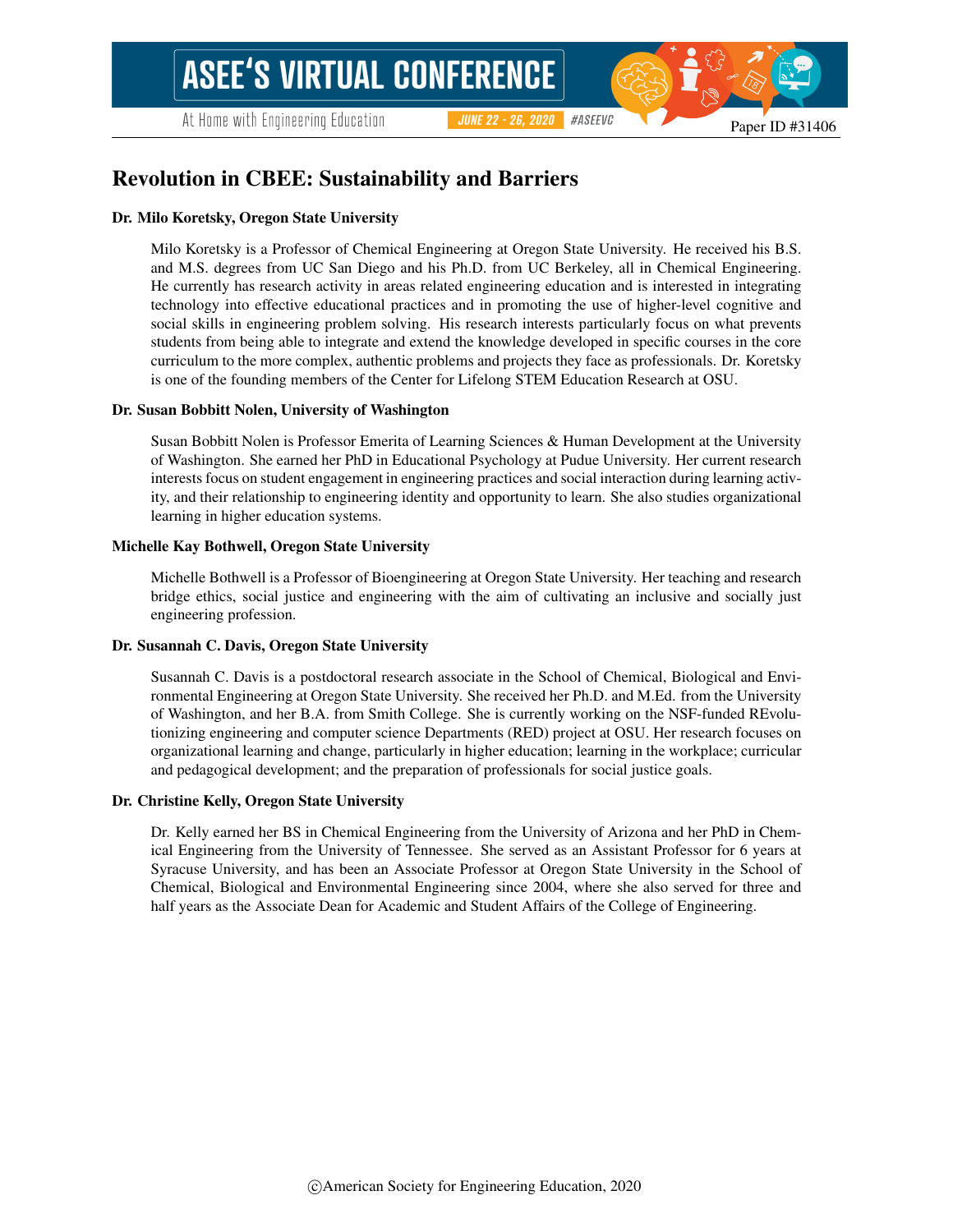# **Revolution in CBEE: Sustainability and Barriers**

### **Introduction**

Supported by an National Science Foundation Revolutionizing Engineering Departments (RED) grant, the School of Chemical, Biological, and Environmental Engineering (CBEE) at Oregon State University seeks to create: (1) a culture where everyone in the CBEE community feels a sense of value and belonging, and (2) a learning environment that prompts students and faculty to meaningfully relate curricular and co-curricular activities and experiences to each other and to connect both with professional practice.

There has been substantial activity in support of these goals. Approximately two-thirds of the School faculty have completed a 60-hour professional development experience that encourages examination of how unequal distribution of social, political and economic power becomes enacted in day-to-day personal interactions. About half the faculty have been involved in our Studio 2.0 transformation where assignments are crafted to position students in the role of teams of engineers doing realistic work.

In the final year of the grant, we are investigating the ways that shifts in structures and practices have been taken up by the community and identifying barriers to sustainability. This paper discusses four structural changes in support of these efforts: a Learning Assistants (LA) Program, a climate survey, the Alternating Leads co-teaching model, an innovative first-year problem solving and community building elective course, and modification of position descriptions in support of change. The examples were chosen based on differences in community support towards sustainability. Our hope is not just to communicate what has worked well but also the types of barriers that resist shifts in organizational structures.

### **Framework**

Our theory of change is built on social practice theory (e.g., Bourdieu, 1977; Engeström, 2001; Greeno, 2006; Holland et al., 1988; Lave & Wenger, 1991), which situates individual learning in the social contexts in which they occur. We focus on the influences of "school culture" on pedagogical and curricular norms and ways to better align those norms to the engineering practices in which professionals engage (Jorhi, Olds, and O'Conner, 2014). Specifically, we appropriate Sawyer and Greeno's (2009) concept of situative learning to identify how we can "re-situate" the activities and practices in CBEE to move towards the inclusive, integrated and holistic learning environment that we envision. We view this design as an on-going process among a structure that contains two fundamental elements: a culture of inclusivity and realistic, consequential work.

### **Learning Assistants**

The first example centers on the use and professional development of near-peer Learning Assistants (LAs) to facilitate interactive engagement in a studio class environment (Koretsky et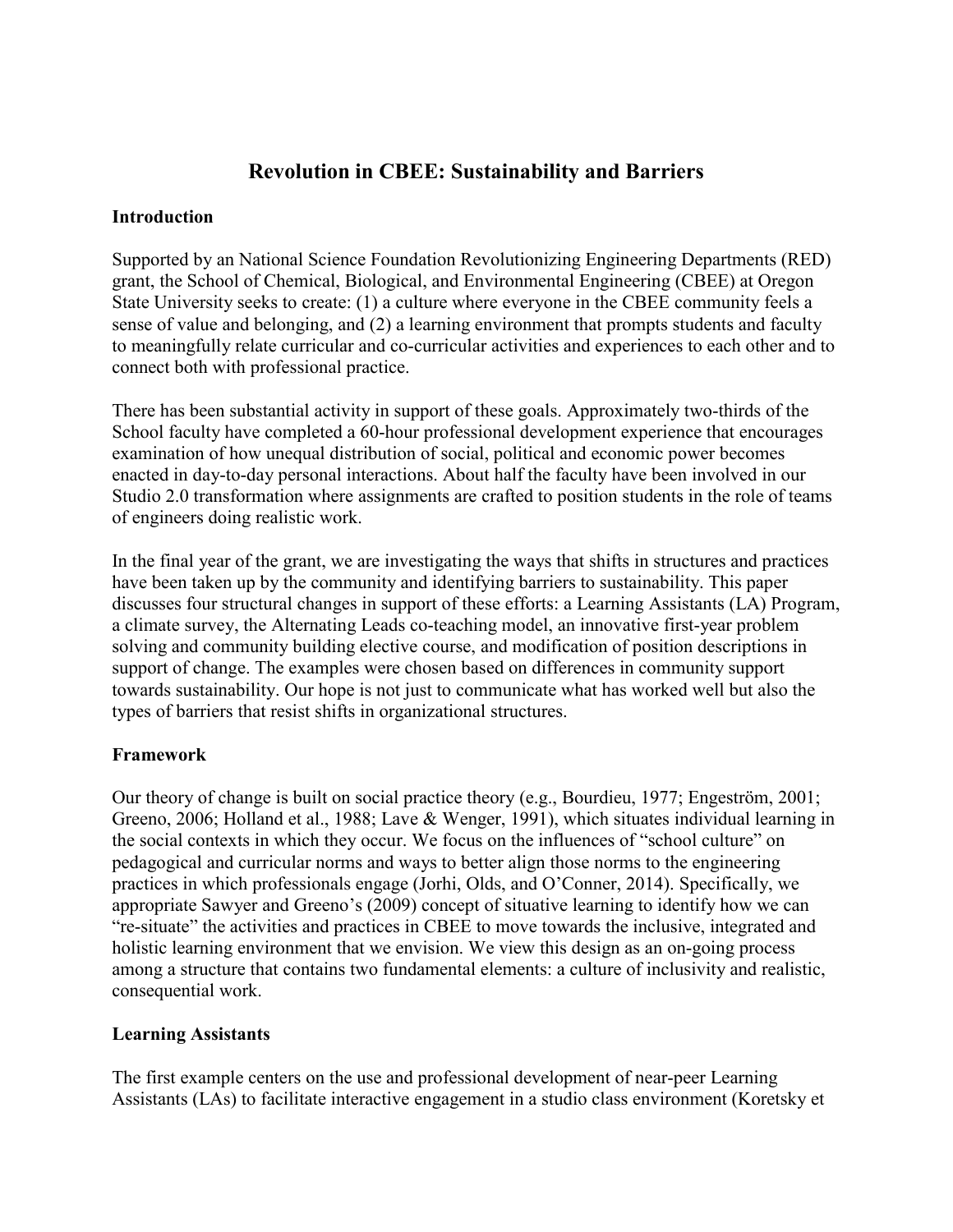al., 2018). The LA Program utilizes the three core elements suggested by the *Learning Assistant Alliance* (Otero, Pollock, & Finklestein, 2010). First, LAs receive pedagogical development in a formal class with their peers in their first term as an LA. Second, LAs meet weekly with the instructor and the graduate teaching assistants as a member of the instructional team to prepare for active learning in class. Third, LAs facilitate active learning in the class in which they are assigned. Each week in the pedagogy class LAs are posed a specific prompt that connects to specific reading and asks them to reflect on their learning and practice in writing. This process is intended to help them connect the three program elements and build a broader understanding of their own learning and pedagogical practice. It also provides the instructor of the pedagogy course specific ideas and real experiences to draw upon for class discussion. The content and structure of the LA pedagogy class allow development towards the two ideals of the RED project: a culture of inclusivity and realistic, consequential work.

This LA initiative is supported broadly within the community and is well on its way towards institutionalization and sustainability. A formal School-wide application process has been developed where all students have opportunity to participate, not just those who ask a particular instructor. Selection of the cohort is made on a holistic basis looking at factors such as academic skill demonstrated, stated value and motivation to be an LA, perspective they bring to the group, and having a disproportionate population of students underrepresented in engineering. The pedagogy course has been through several iterations and has moved from a course delivered across several schools in engineering to one that is specific to the studio structure and RED project values in CBEE. A pair of CBEE faculty have been identified as instructors and taken ownership of its delivery. A technology-based tool has been developed to facilitate reflection and instructor feedback of those reflections (Koretsky et al., 2014; Koretsky, 2020). The LA program continues to develop and within the past year the following aspects have shifted: teaching credit for faculty delivering the LA pedagogy course; greater faculty ownership and administration of LA recruitment and hiring; and the integration of a Lead LA position.

This academic year, 24 undergraduates successfully completed the LA pedagogy course in the Fall, and LAs have been used in 12 different courses during Fall and Winter terms. The use of undergraduates in support of learning has a rich history in the School, and re-situating the nature of their work and providing more specific support appears to align with community conceptions. For example, these efforts are bolstered by frequent hallway conversations with both faculty, LAs, and the students they serve expressing enthusiasm about the benefit of using LAs. Administratively, there was already a commitment to use and support undergraduates in delivery of instruction. There was not an objection to resituating their use. However, there was additional overhead to support the hiring process. In addition, the grant provided support for the pedagogy class in the form of a stipend. This support will not be tenable after the grant period. Fortunately, the university has recently implemented the construct of a "non-credit" course for high-impact experiential learning. We are in the process of approval of a LA pedagogy non-credit course.

### **Climate Survey**

We have developed a survey instrument to assess student perceptions of climate (Davis et al., 2018), and delivered the survey for the third year. The plan is to have the survey be a continued program level assessment measure of School climate. This year, we collected 645 additional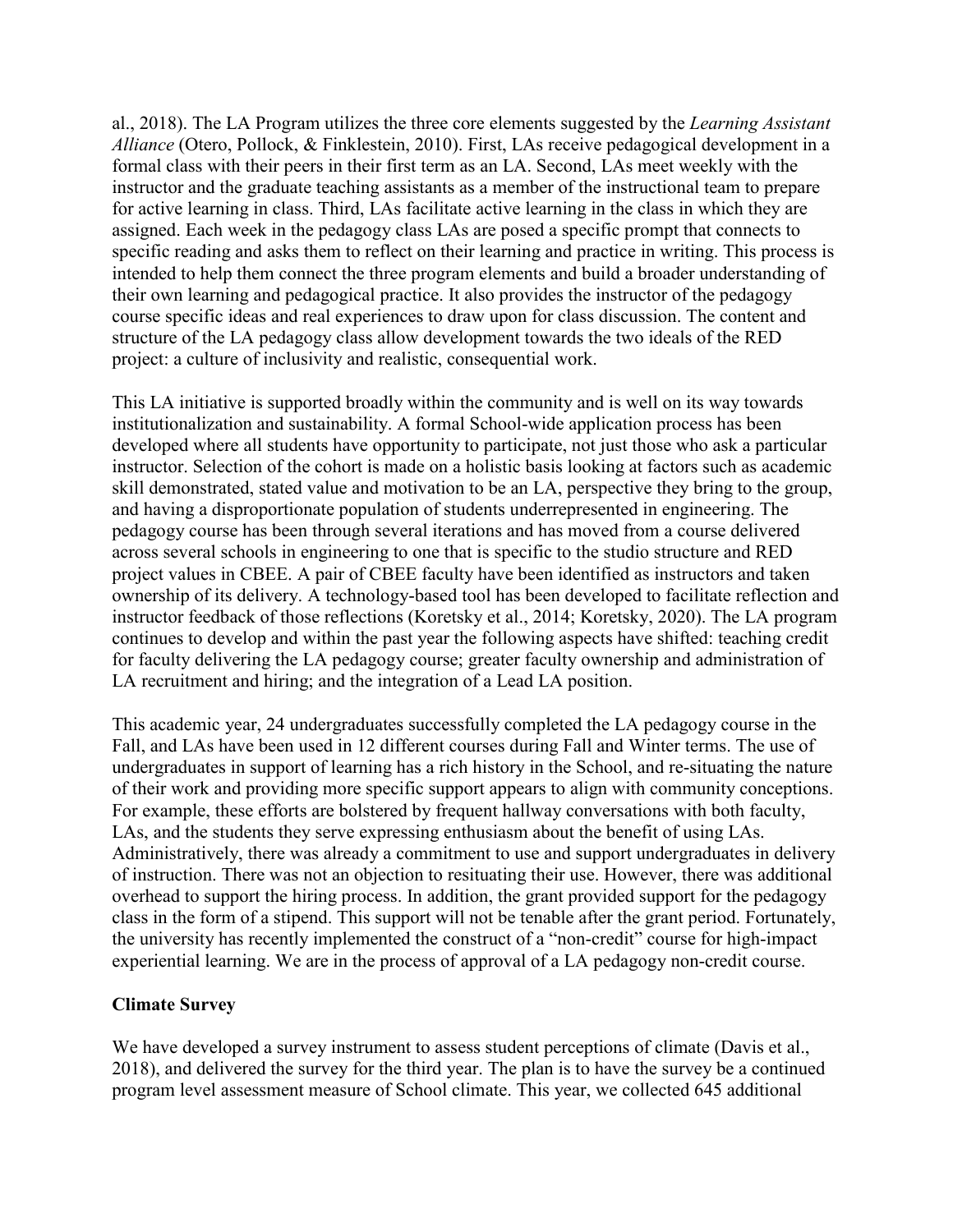responses, with 529 participants consenting to using their responses for research; only consented responses are represented here (results did not differ from total sample). As in previous years, the climate survey revealed that while students perceived the School climate as generally welcoming, students from all social identity groups rated the climate as significantly more welcoming for students from dominant (white, male, US-born) than non-dominant (all other social identities) groups. 64.9% of respondents indicated that the School climate is improving. Both quantitative survey analysis and qualitative analysis of open-ended responses on the survey highlighted the importance of peer relations in students' perceptions of climate and engineering identity. Respondents intending to remain in engineering (93.8%) rated intrinsic reasons for staying, such as interest in engineering work and impact on the world, as more important than perceived fit or extrinsic reasons (all differences *p<.*001), regardless of race or gender. In the Fall Faculty Retreat, we discussed climate survey feedback with the faculty. We will implement the climate survey again this year towards a path of sustainably integrating it into the School's assessment practices. However, we will need to identify an "owner" of this process after the grant terminates. Our ability to do that will align with the value the community sees in collecting these data.

### **Alternating Leads Co-Teaching Model**

The third example is the pilot implementation of an alternating leads co-teaching model. Collaborative teaching models are rare in higher education (Bacharach, Heck, & Dahlberg, 2007; Cook & Friend, 1995). However, development and improvement of innovative activities are a critical aspect of course delivery that can advance student-centered and socially just learning goals. Yet, faculty are provided little time to innovate and are not appropriately evaluated or rewarded for it. In the Alternating Leads model, two faculty share a course assignment with one orienting towards that year's delivery and the other taking responsibility for curricular innovation and vertical integration of key skills with other courses. This structure is intended to institutionalize innovation and address issues of teaching practice as a core instructional activity rather than work supported by external funds, by providing faculty with time and support for ongoing, progressive course development. It facilitates an ongoing vertical integration initiative focusing on developing skills like writing, working in teams, using computational tools, and statistical analysis throughout the program curriculum. It also frees up faculty time for more interactions with students by being more efficient with logistical, technology, and delivery processes. Finally, with this structure, instructors can model the collaborative and inclusive teaming behaviors we seek to develop in students.

The Alternating Leads model was developed over one year's work in the curriculum committee then presented in a faculty meeting and approved by faculty in the next meeting. While the faculty who have opted into this model are enthusiastic, there is resistance from administrators who have difficulty reconciling the workloads of the alternative leads with the more traditional sequestered model of instruction. There are also faculty who do not choose to participate. We piloted implementation of the Alternating Leads structure with 15 faculty in eight courses (six studio courses and two lab courses) over four academic quarters (Fall 2018 – Fall 2019). Within the basic structure described above, individual pairs have autonomy to work out detail as appropriate for their course and teaching practices. To assess how the Alternating Leads model is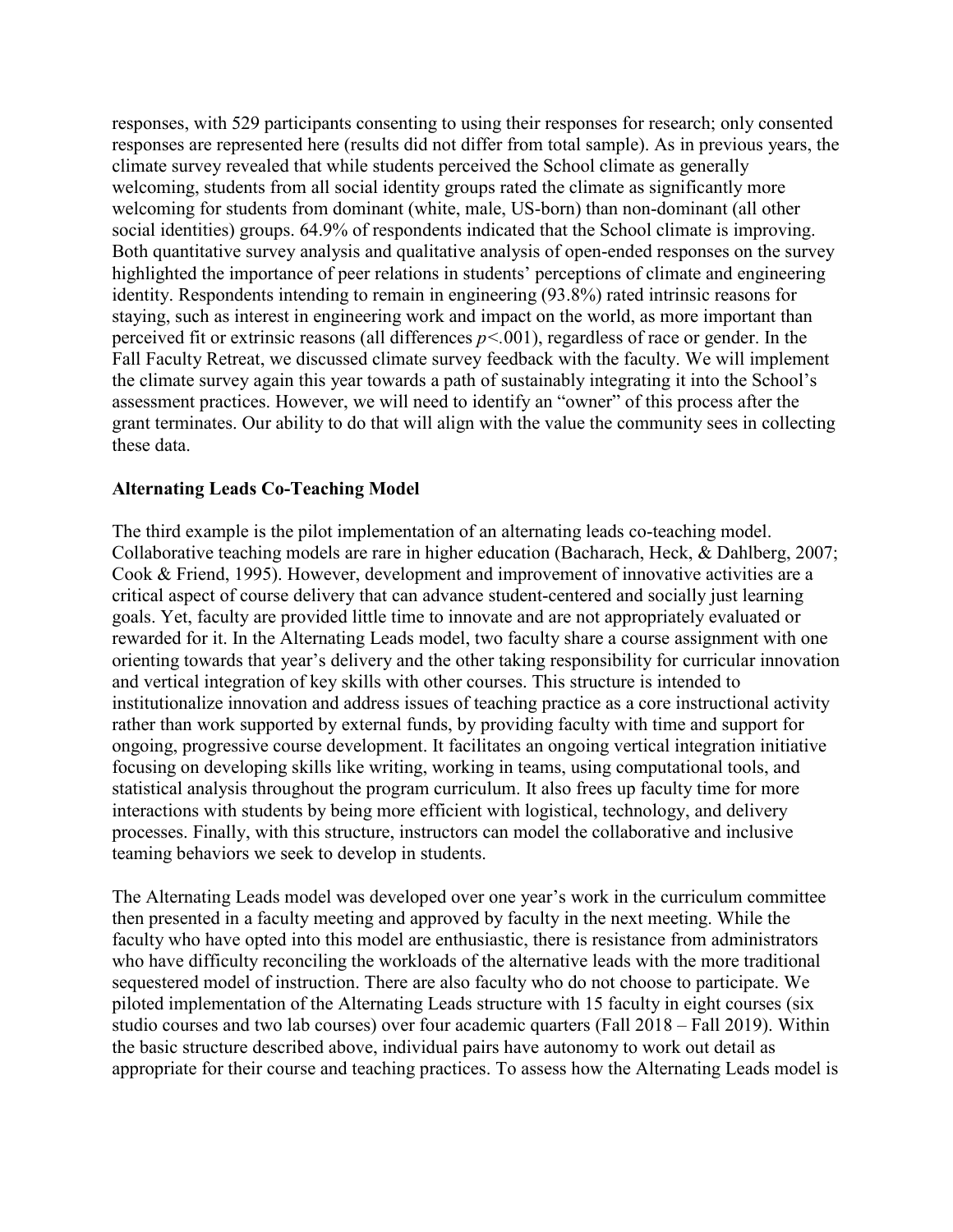working, we are conducting interviews with each faculty member participating in Alternating Leads as well as relevant administrators.

Though data collection is still in progress, initial analysis of six interviews conducted to date (with five faculty instructors and one administrator) indicate that co-teaching has the potential to support faculty in improving curricular materials, instruction, and student learning and experiences. Instructors cited several benefits of co-teaching, particularly using the Alternating Leads model, including: freeing time for course development and professional reflection; utilizing both instructors' expertise in the development of the course and resolution of implementation challenges; allowing instructors time to travel for conferences, engage in other professional development activities, or address illness or other personal/family needs as needed without course disruption; mentoring new faculty (through pairings between new and more experienced instructors); and modeling professional collaboration for students.

The instructors and administrator also raised challenges related to co-teaching. For example, an administrator raised concerns about the difficulty of assessing co-teaching in pairs, particularly given that there are many different models currently used in the department. Some co-teaching pairs teach different course sections in parallel, some divide responsibilities such that one instructor delivers lectures and the other leads studio or lab activities, and some share lecture and studios or labs (if applicable) and alternate lead delivery of content either weekly or by theme. Instructors also had different models for course development while co-teaching. Several instructors shared concerns about whether co-teaching is recognized appropriately by administrators, particularly for review, tenure, and promotion. The administrator indicated that in order to support Alternating Leads, the department and its members should develop a shared vision and shared values around co-teaching.

In summary, faculty participants find value in re-situating instruction from an individual activity to a collaborative one, but it requires administrative evaluation and oversight that do not coincide with current norms and practices.

## **Community Building, Problem Solving First Year Elective**

The fourth example is the implementation of an innovative elective course, *Engineering Problem Solving Fundamentals*, early in students' university experience. During Winter 2018, the CBEE Curriculum Committee discussed issues with the current first year offering in Computations. Issues of student retention and course instructional stability were raised. A core problem was the unequal preparation of students for the computational class. In short, some students would fly through an activity while others struggled slowly through it. This variation has led to several issues in activity design and course management. The Curriculum Committee discussed a new model to address  $1<sup>st</sup>$  year computation. It would place an intermediate course as an engineering elective between the orientation course and the required computations course. Historically, engineering electives have been reserved for upper-division technical electives with the intent of adding technical breadth building on the fundamentals that a student has already learned. By making Engineering Problem Solving an elective, those students who have not had opportunity to develop computational and problem solving skills can develop those skills without extra cost or credits. We hypothesize that many students currently have limited engagement since they lack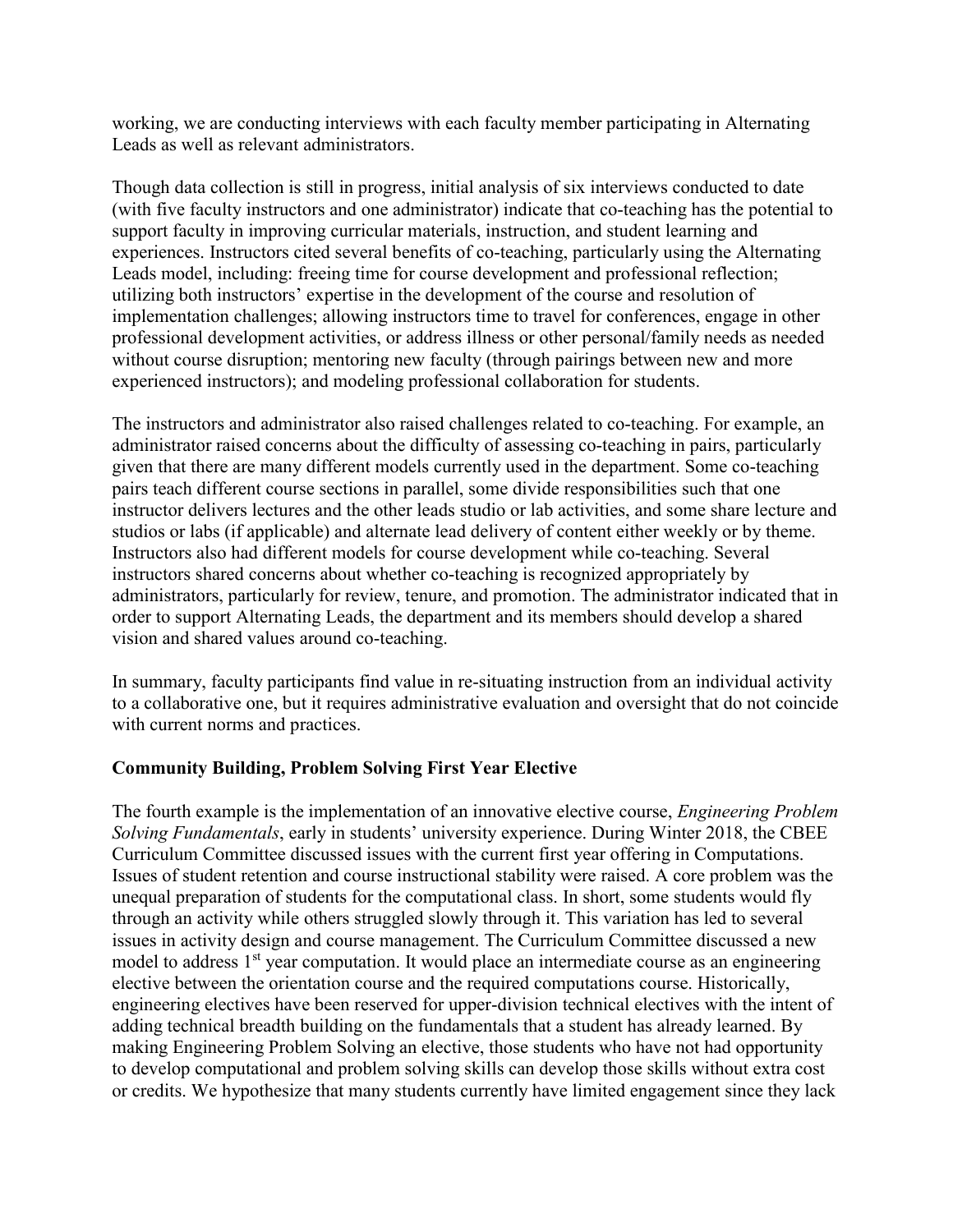skills and self-efficacy in computation (e.g., see Hutchison et al., 2006). This leads to temptations for unproductive (social loafing) and unethical (copying) behaviors. The goal of this first year elective, is to invest one of the elective courses up front to those who need it. Such investment will shift to more engaged participation.

This course was approved by representatives of all three programs and then brought to the Associate School Head who asked about transfer students and typical student spring course load, since the required computations course was moved from winter to spring. This proposal was then discussed at a faculty meeting with general support from the faculty to move forward with this proposal. Following this discussion an *ad hoc* committee of CBEECC members and CBEE faculty with interests in computation and computational thinking convened to flesh out these ideas and submit an official course proposal. The *ad hoc* committee developed recommendations on the proposed course, including learning outcomes and a draft syllabus. This course aligns with RED goals by focusing on helping students engage authentic engineering practices and building inclusive communities.

*Engineering Problem Solving Fundamentals* is designed to help students develop skills and habits that will benefit them throughout their college and engineering careers. By focusing on broader habits of mind (systems thinking, algorithmic thinking, metacognition, perspectivetaking) and foundational skills (diagramming, dimensional analysis, empathetic communication) the course aims to build connections for students between their day-to-day "studenting" and their planned or aspirational work as engineers. This shift aligns with the overall goal of the RED project.

The course covers four complex systems and walks students through the process of understanding and modeling each system. In the first three weeks students study themselves as learners in the complex system of their lives and educations. Specific content is drawn from engineering education, cognitive science, social justice, psychology and broader educational research and is primarily delivered to students through readings, mini-lectures and large group discussions. The next three systems to be studied are all engineered systems relevant to the three programs in CBEE (e.g. water and wastewater conveyance and treatment, or a pharmaceutical production facility). As the students learn and study the engineered systems, the course delivery modes develop to remove scaffolding so that, ideally, by the final system being studied students are largely motivating and implementing their own strategies and skills based on the more explicit examples of the previous weeks in the course. Through the course the instructor becomes less central to the students' learning of the content, and is therefore more able to coach and guide them in choosing strategies and practicing habits and skills.

As an example, for the first 2-hour studio where students are learning about a new engineered system, they are given explicit instructions to first individually draw or write their current understanding of that system – no matter how little they think they know. Students are then guided in teams of three – each student with a specific role – to share their individual models and create an improved model as a group. They are asked to write a brief reflection on this process (referencing course content about systems thinking as well as teamwork and group dynamics). The instructor then asks them to share their models with other groups and give and receive feedback, which is followed by another brief reflection asking students to compare the feedback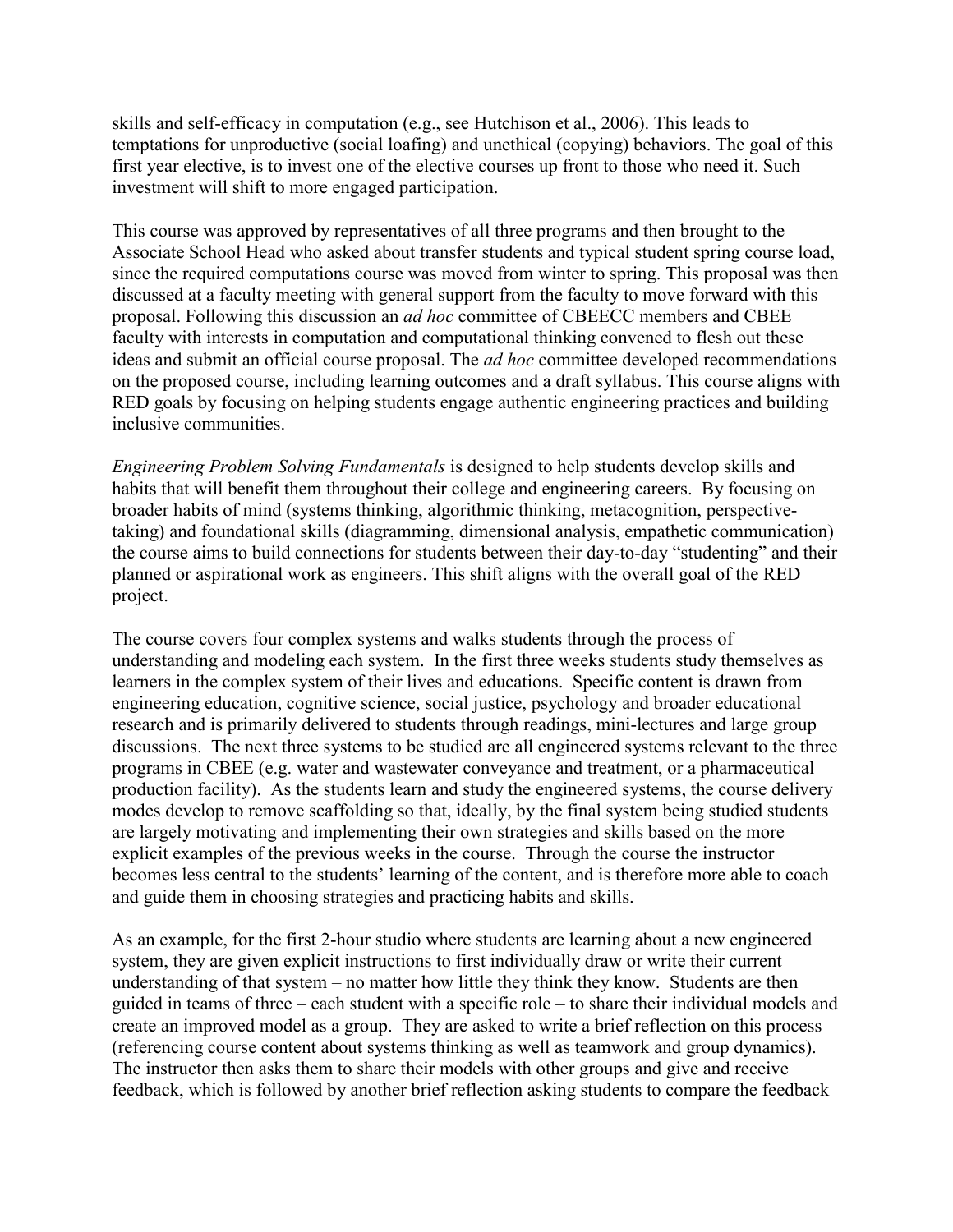they gave and received and how it influenced their next choices. Back in their groups of three, students create a prioritized list of questions they need answered to improve their understandings (there is a "no googling" request during this activity, and students are asked to instead record their questions as they occur). The instructor then gives a mini-lecture response to the group's top questions. Students create another draft of their model and submit all drafts, reflections and notes for feedback. Finally, in the next class meeting, students are encouraged to use all their resources to investigate the system and compare their new understanding to their model. The instructor leads a large-group discussion about sources of information asking students to contrast what they learned from each other, from the instructor and from their other resources. By the end of these three hours students have a rough mental model of a complex engineered system, but they also have a bank of shared experiences as learners and thinkers that can be referenced throughout the course. Students are introduced to this multi-layered learning approach as three levels: a "doing" level that consists of the conscious actions they will take to complete an assignment (e.g. "talking, drawing, calculating"); a "thinking" level consisting of the content they will be focusing on (e.g. "where does my drinking water come from, and where does my wastewater go?"; and a "meta" level consisting of the thinking and learning strategies being taught in the course (e.g. "how do I get started on this? Who is a reliable source of information? What strategies have we learned to reduce my discomfort in not knowing this already?").

Forty students are enrolled in the initial offering of the course in Winter 2020. The instructor reported positively to the Curriculum Committee. However, after this course was planned, the college itself announced plans to completely restructure the first year, eliminating unit affiliations and have all students be general pre-engineering majors. While the course developed through the RED project fits within the goals of the college initiative (greater persistence and graduation rates), there is a rather traditional perspective on the college group exploring this initiative and it is unclear how much of the innovative CBEE practices will be taken up.

### **Position Descriptions**

Finally, we discuss our efforts to meaningfully allow faculty to have tailored Position Descriptions that align with their professional activity. As described previously (Sweeney et al., 2017), an early, targeted activity of our RED project was to revise the School's approbations and reward structure so that those in the CBEE community who engaged in transformative work would be appropriately recognized. Position Descriptions represent a clear opportunity in our efforts to empower faculty and staff to identify, agree upon, and carry out responsibilities that can be outside of the traditional norms in the academy such as identifying Change Leaders and formally allot 10% of their effort toward shifting the School's culture to re-situate learning and instruction. However, the meaningful incorporation of new Position Descriptions into faculty annual review has not gained traction. In particular, we envisioned all employees altering their position descriptions (PDs) to reflect a formal expectation to promote achievement of college and university goals in relation to constructing a more inclusive and collaborative community. Building upon the changes to the PDs, we envisioned a shift in the annual performance review process as well, such that the review would include transformative work along with that of other more traditional categorical areas (e.g., research and teaching). In brief, faculty and staff would reflect on the previous year's accomplishment along categorical areas highlighted in their PDs and look forward to expected efforts in the upcoming year. The evaluations would include a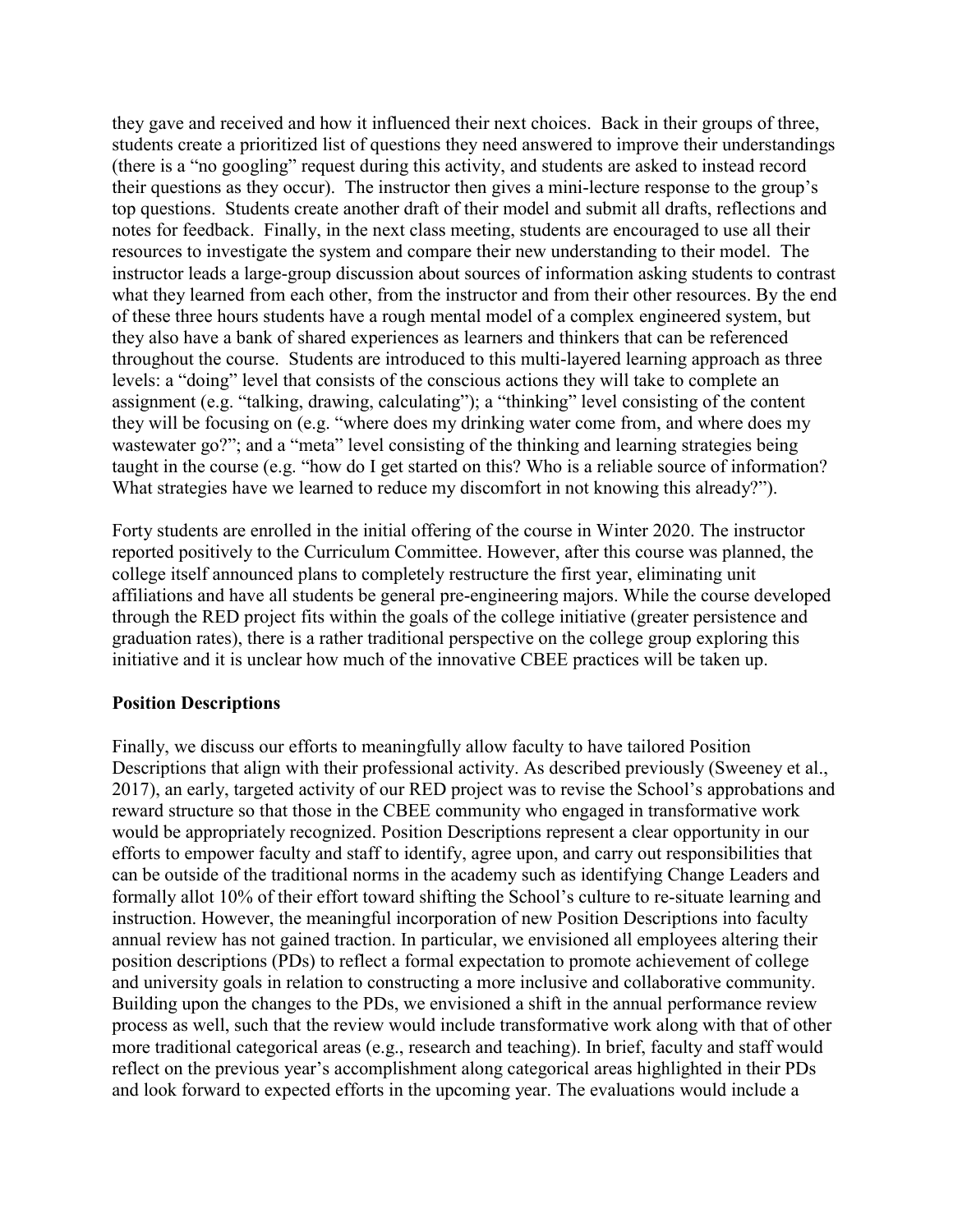short meeting with the School Head to discuss successes, and to generate strategic paths around barriers to success. In these ways, we envisioned the transformative work of RED would be expected, reviewed, and recognized.

While our initial School leadership and that in the College of Engineering formally supported the proposed changes to practices surrounding performance expectations and evaluation (Bothwell, et al., 2018), the actual implementation of the new practices were not altogether successful. Reflections as to why this was the case point to the lack of engagement and initiative on the part of the School's leadership, as the School Head plays the primary and central role in employee performance evaluation. During the course of the RED project, our School has had four different people serve as School Head, and this high level of transition has been problematic in and of itself. Other characteristics and circumstances unique to each individual occupying the Head position also contributed to the inconsistent uptake of the new practices. For example, the majority of the leaders authentically valued transformative work around teaching practices and toward cultivating socially just classrooms and workplace, but in a minority of instances a more traditional academic value structure that privileges research activity existed. When the leader's values aligned with the more traditional structure, there seemed to be less incentive to shift practice. In a couple instances, the Head served in an interim or acting position, thus making changes to performance review practices more difficult, especially when the Acting Head was not at the rank of Professor. Finally, we noted that when a leader was uncomfortable with situations where conflict was involved, the Head would avoid challenging structural barriers and shifting practices towards those that were more socially just.

### **Summary**

In this paper, we present a reflection on the potential for and barriers to sustainability of five initiatives within the greater activity in our larger organizational change project. These initiatives all intend to re-situate the School towards a culture of inclusivity and realistic, consequential work. The degree that they have the potential for long-term sustainability very much depends on the way they fit within the School's current activity system that they seek to shift. For example, the use of LAs aligned very much with current norms and practices and appears likely to be taken up with fidelity, even as it drastically shifts the role of undergraduates in instruction. In contrast, the effort towards individualized Position Descriptions conflicted with circumstances and School norms and did not meaningfully get taken up. The use of the climate survey instruments, the Alternative Leads co-teaching model, and the innovative elective in problem solving are somewhere between these two asymptotes. In all cases, the interactions with the cultural elements of the larger activity system critically determined aspects of broader support and resistance.

## **Acknowledgements**

The authors are very grateful for the interest and participation in our work from so many members of our School community – students, staff, and faculty. We also acknowledge the support provided by the National Science Foundation through grant EEC 1519467. Any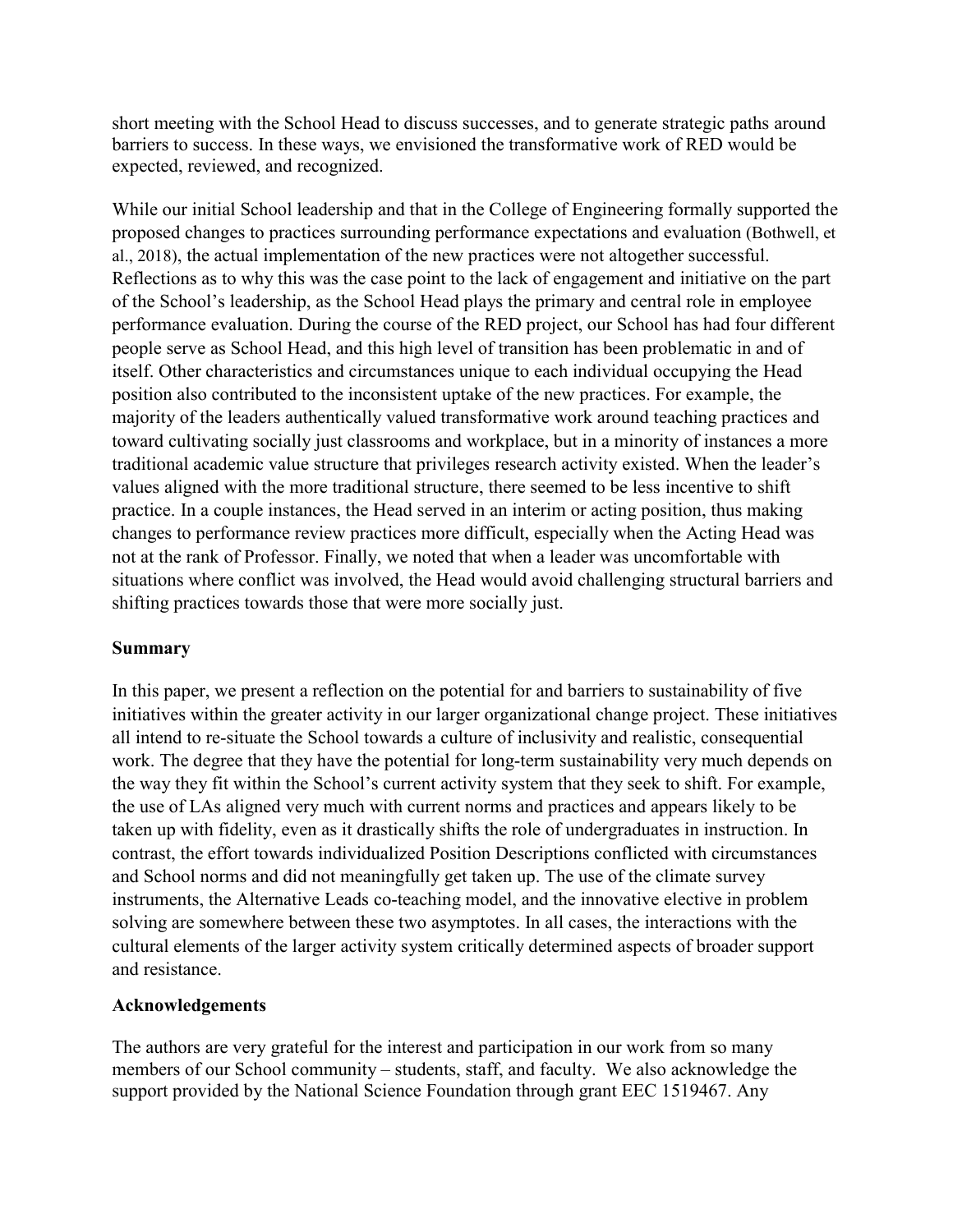opinions, findings, and conclusions or recommendations expressed in this material are those of the authors and do not necessarily reflect the views of the National Science Foundation.

#### **References**

- Bacharach, N., Heck, T. W., & Dahlberg, K. (2007). Co-teaching in higher education. *Journal of College Teaching & Learning (TLC)*, *4*(10).
- Bothwell, M. K., & Akkaraju, P., & McGuire, J., & Tran, T. T., & Zigler, A. (2018, April), *Advancing the College of Engineering Strategic Goal of Becoming a National Model of Inclusivity and Collaboration* Paper presented at 2018 CoNECD - The Collaborative Network for Engineering and Computing Diversity Conference, Crystal City, Virginia. <https://peer.asee.org/29513>
- Bourdieu, P. (1977). Outline of a theory of practice (R. Nice, Trans.). Cambridge: Cambridge University Press.
- Cook, L., & Friend, M. (1995). Co-teaching: Guidelines for Creating Effective Practices. Focus on Exceptional Children (26). 3.
- Davis, S. C., Moise, E. C., Cheon, N., & Nolen, S. B. (2018, June). Investigating Student Perceptions of an Engineering Department's Climate: The Role of Peer Relations. In *ASEE Annual Conference & Exposition*.
- Engeström, Y. (2001). Expansive learning at work: Toward an activity theoretical reconceptualization. *Journal of Education and Work, 14*(1), 133-156.
- Greeno, J. G. (2006). Learning in Activity. In R. K. Sawyer (Ed.), *The Cambridge handbook of: The learning sciences.* (pp. 79-96). New York, NY US: Cambridge University Press.
- Holland, D., Lachicotte, W., Skinner, D., & Cain, C. (1998). *Identity and agency in cultural worlds*. Cambridge, MA: Harvard University Press.
- Hutchison, M. A., Follman, D. K., Sumpter, M., & Bodner, G. M. (2006). Factors influencing the self‐efficacy beliefs of first‐year engineering students. *Journal of Engineering Education*, *95*(1), 39-47.
- Johri, A., Olds, B. M. & O'Conner, K., (2014) Situative frameworks for engineering learning research. in Johri, A., & Olds, B. M. (Eds.). *Cambridge Handbook of Engineering Education Research*. Cambridge University Press. p. 47-66.
- Koretsky, M. D. (June, 2020). Work-in-Progress: An Online Journal Tool with Feedback for a Learning Assistant Program in Engineering," *Proceedings of the 2020 American Society for Engineering Education Annual Conference & Exposition*, Montreal.
- Koretsky, M. D., Falconer, J. L., Brooks, B. J., Gilbuena, D. M., Silverstein, D. L., Smith, C., & Miletic, M. (2014). The AIChE" Concept Warehouse": A Web-Based Tool to Promote Concept-Based Instruction. *Advances in Engineering Education*, *4*(1), n1.
- Koretsky, M., Montfort, D., Nolen, S. B., Bothwell, M., Davis, S., & Sweeney, J. (2018). Towards a stronger covalent bond: pedagogical change for inclusivity and equity.
- Lave, J., & Wenger, E. (1991). *Situated learning: Legitimate peripheral participation*. Cambridge university press.
- Otero, V., Pollock, S., & Finkelstein, N. (2010). A physics department's role in preparing physics teachers: The Colorado learning assistant model. *American Journal of Physics*, *78*(11), 1218-1224.
- Sawyer, R.K. & Greeno, J.G. (2009). Situativity and learning. In P. Robbins & M. Aydede (Eds.), *The Cambridge handbook of situated cognition*. (pp. 347-367). Cambridge, MA. Cambridge University Press.